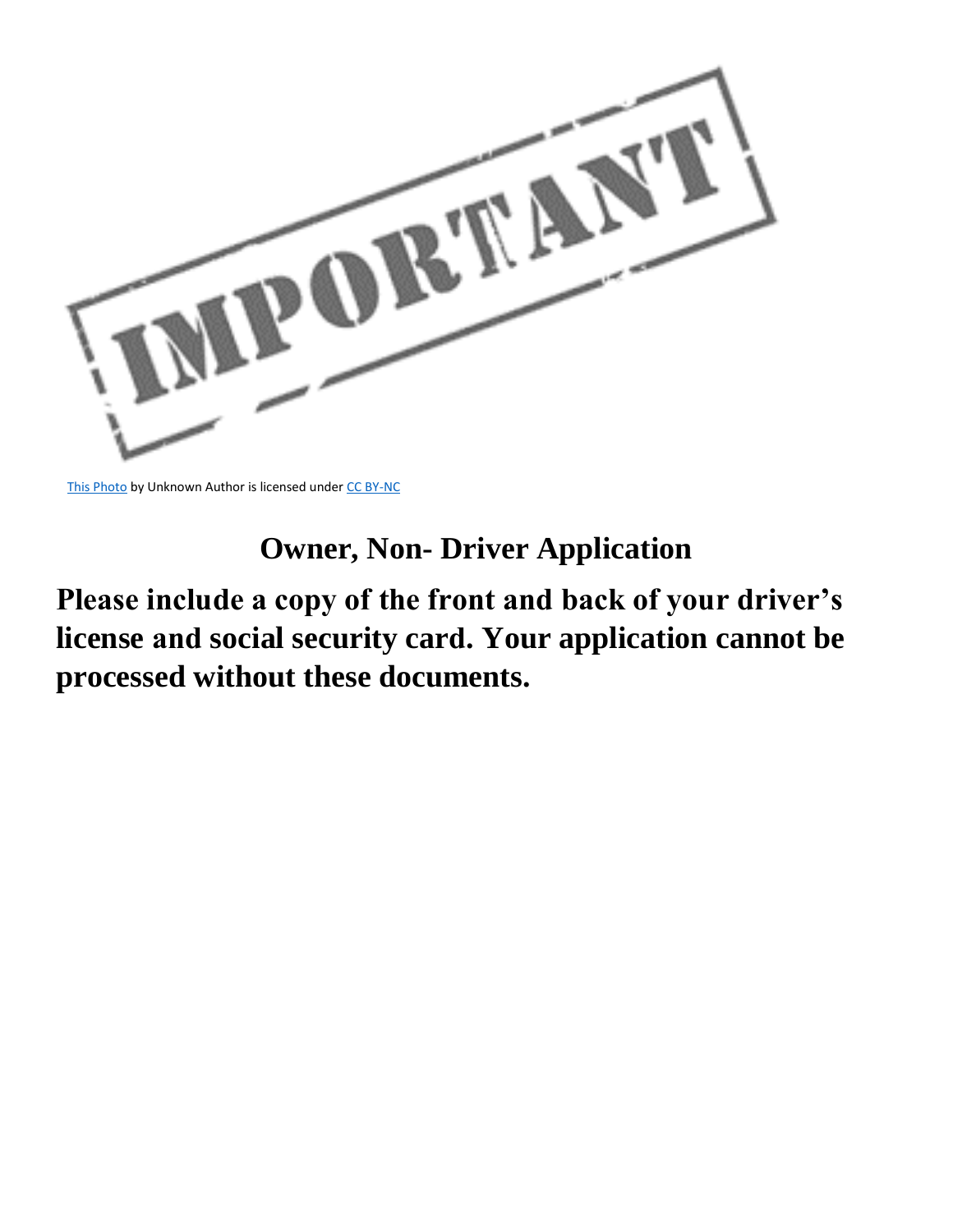**Due to the emphasis and restrictions on dated material, please note that, if the application to lease process has not been completed within 1 month after our office receives your lease application, the process may be terminated. Please have most of the required paperwork prepared and ready to submit with your application.**

#### **Owner Operators will need to provide:**

- **All pages of the application completed.**
- **Trailer registration (if you have your own)**
- **Truck registration (Cab Card)**
- **Lease/ Finance agreement or proof of ownership for equipment**
- **Medical Examiners certificate**
- **Non-trucking liability insurance/bobtail certificate (if you have your own)**
- **If applicable, corporation, LLC, LLP, 2290 or other business classification agreement**

### **Owners with driver(s) will need to provide:**

- **All pages of the application completed.**
- **Trailer registration (if you have your own)**
- **Truck registration (Cab Card)**
- **Lease/ Finance agreement or proof of ownership for equipment**
- **Medical Examiners certificate**
- **Non-trucking liability insurance/bobtail certificate (if you have your own)**
- **If applicable, corporation, LLC, LLP, 2290 or other business classification agreement**

### **All driver(s) will need to provide:**

- **All pages of the application completed**
- **CDL front and back**
- **Social Security Card**
- **MVR (5 yrs. or more)**
- **Medica Examiners Certificate**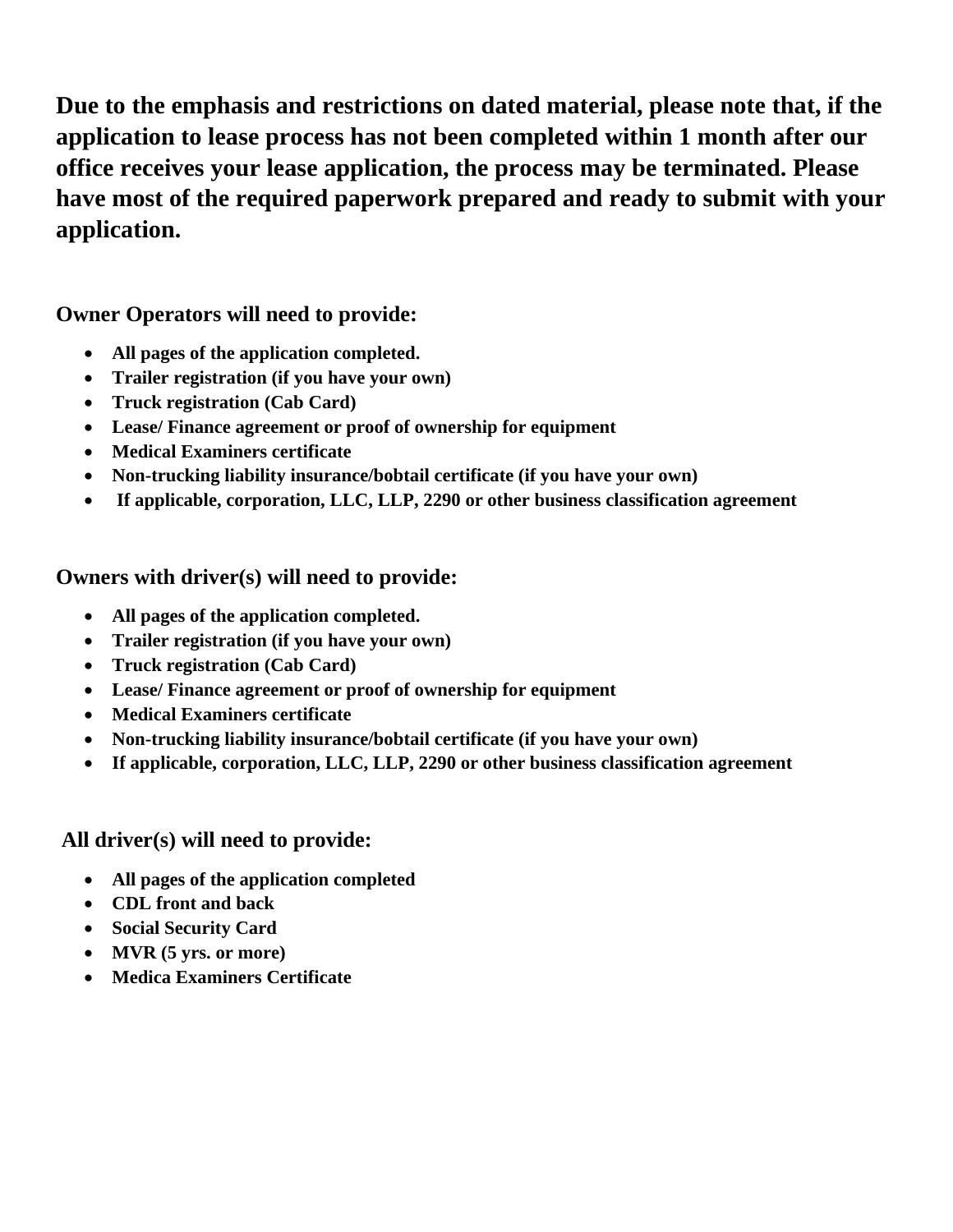# **MAG CARRIERS, LLC APPLICATION FORM**

| <b>Street</b>           | city | state | zip                                                                                                        | # years |
|-------------------------|------|-------|------------------------------------------------------------------------------------------------------------|---------|
| Past 3 years residency: |      |       |                                                                                                            |         |
| <b>Street</b>           | city | state | zip                                                                                                        | # years |
| <b>Street</b>           | city | state | zip                                                                                                        | # years |
|                         |      |       |                                                                                                            |         |
|                         |      |       |                                                                                                            |         |
|                         |      |       | Have you ever been leased to MAG under a different name? ________________________                          |         |
|                         |      |       |                                                                                                            |         |
|                         |      |       |                                                                                                            |         |
|                         |      |       |                                                                                                            |         |
|                         |      |       | Have you ever been convicted of a felony? (This will not necessarily affect your application) ____________ |         |
|                         |      |       |                                                                                                            |         |
|                         |      |       |                                                                                                            |         |
|                         |      |       |                                                                                                            |         |
|                         |      |       |                                                                                                            |         |
|                         |      |       |                                                                                                            |         |
|                         |      |       |                                                                                                            |         |
|                         |      |       |                                                                                                            |         |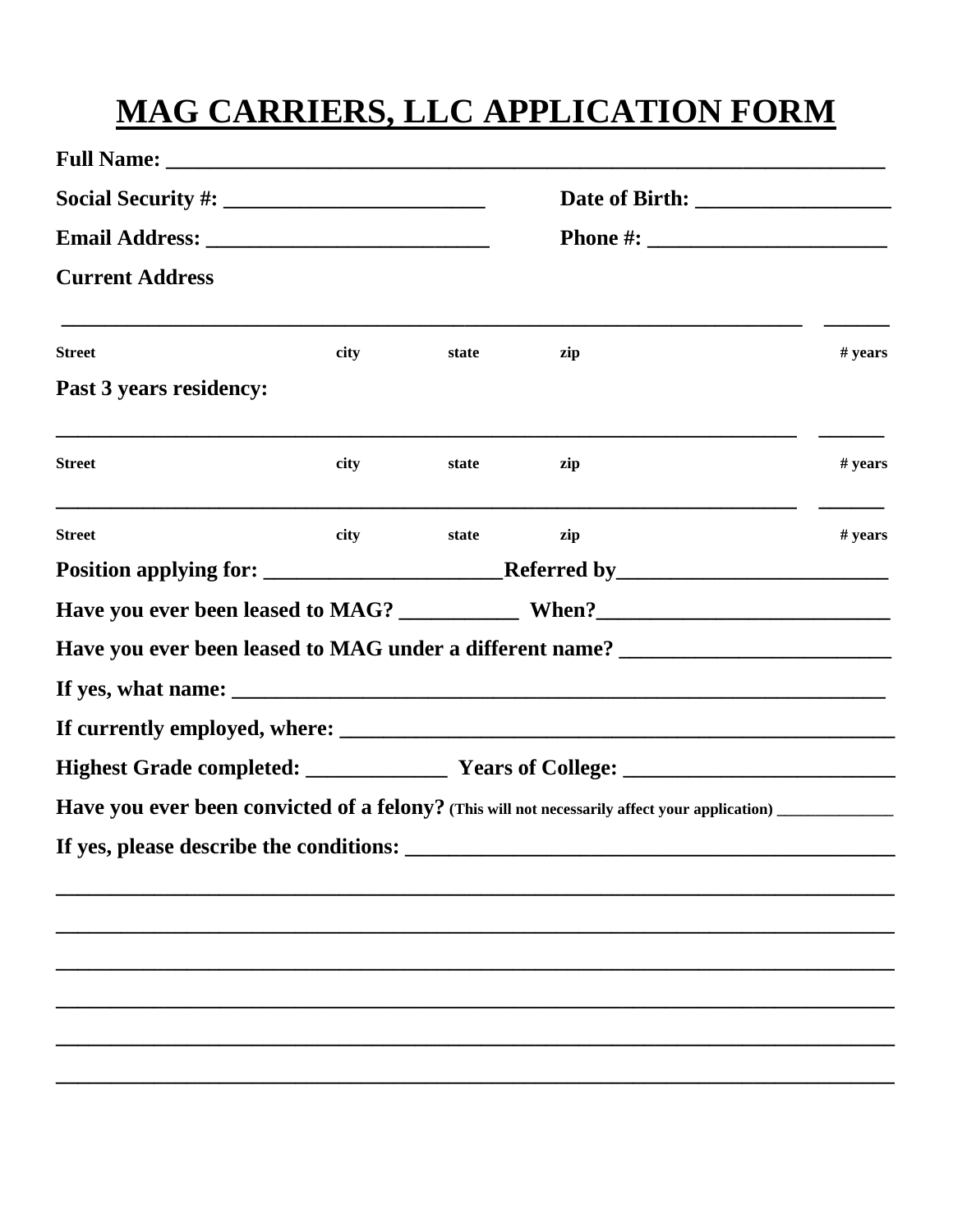#### **Consent and/or Authorizations**

MAG Carriers, LLC requires your consent or authorization to obtain the following documentation as part of your qualification process to be obtained for insurance and/or qualification purposes and kept with your application file.

I. **Background Check & Fair Credit Report Authorization:** I hereby authorize MAG Carriers, LLC, and its designated agents and representative to conduct a comprehensive review of my background causing a consumer report and/or an investigative consumer report to be generated for employment and/or volunteer purposes. I understand that the scope of the consumer report/investigative consumer report may include but is not limited to the following areas: verification of social security number; credit reports, current and previous residences; employment history, education background, character references; drug testing, civil and criminal history records from any criminal justice agency in any or all federal, state, county jurisdictions; driving records, birth records.

I further authorize any individual, company, firm, corporation, or public agency to divulge any and all information, verbal or written, pertaining to me, to MAG Carriers, LLC or its agents. I further authorize the complete release of any records or date pertaining to me which the individual, company, firm, corporation, or public agency may have, to include information or data received from other sources. MAG Carriers, LLC and its designated agents and representatives shall maintain all information received from this authorization in a confidential manner in order to protect the applicant's personal information, including, but not limited to, addresses, social security numbers, and dates of birth.

INTL

\_\_\_\_\_\_\_\_\_\_\_\_\_

#### **Certification**

In addition to giving my authorization(s), my signature also certifies that this application in its entirety, was filled out by me, and that all entries are true and complete to the best of my knowledge.

\_\_\_\_\_\_\_\_\_\_\_\_\_\_\_\_\_\_\_\_ \_\_\_\_\_\_\_\_\_\_\_\_

Print Name Date by a state of the Unit of the Unit of the Unit of the Unit of the Unit of the Unit of the Unit of the Unit of the Unit of the Unit of the Unit of the Unit of the Unit of the Unit of the Unit of the Unit of

Signature

\_\_\_\_\_\_\_\_\_\_\_\_\_\_\_\_\_\_\_\_\_\_\_\_\_\_\_